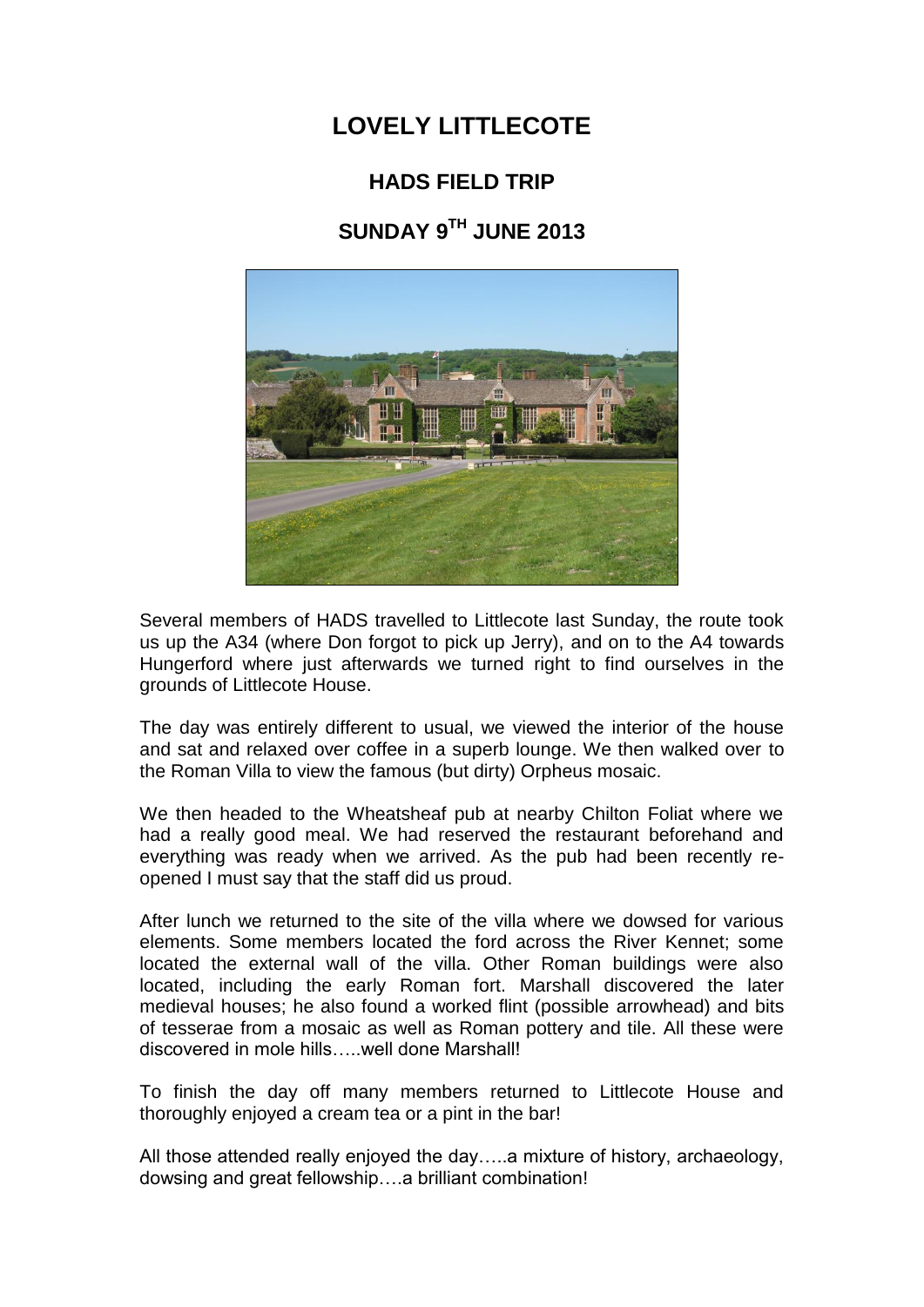



*Ed & Gill having a natter Carol & Jerry playing chess*



*Roger & Derek educating themselves*



*Outside in the sun!*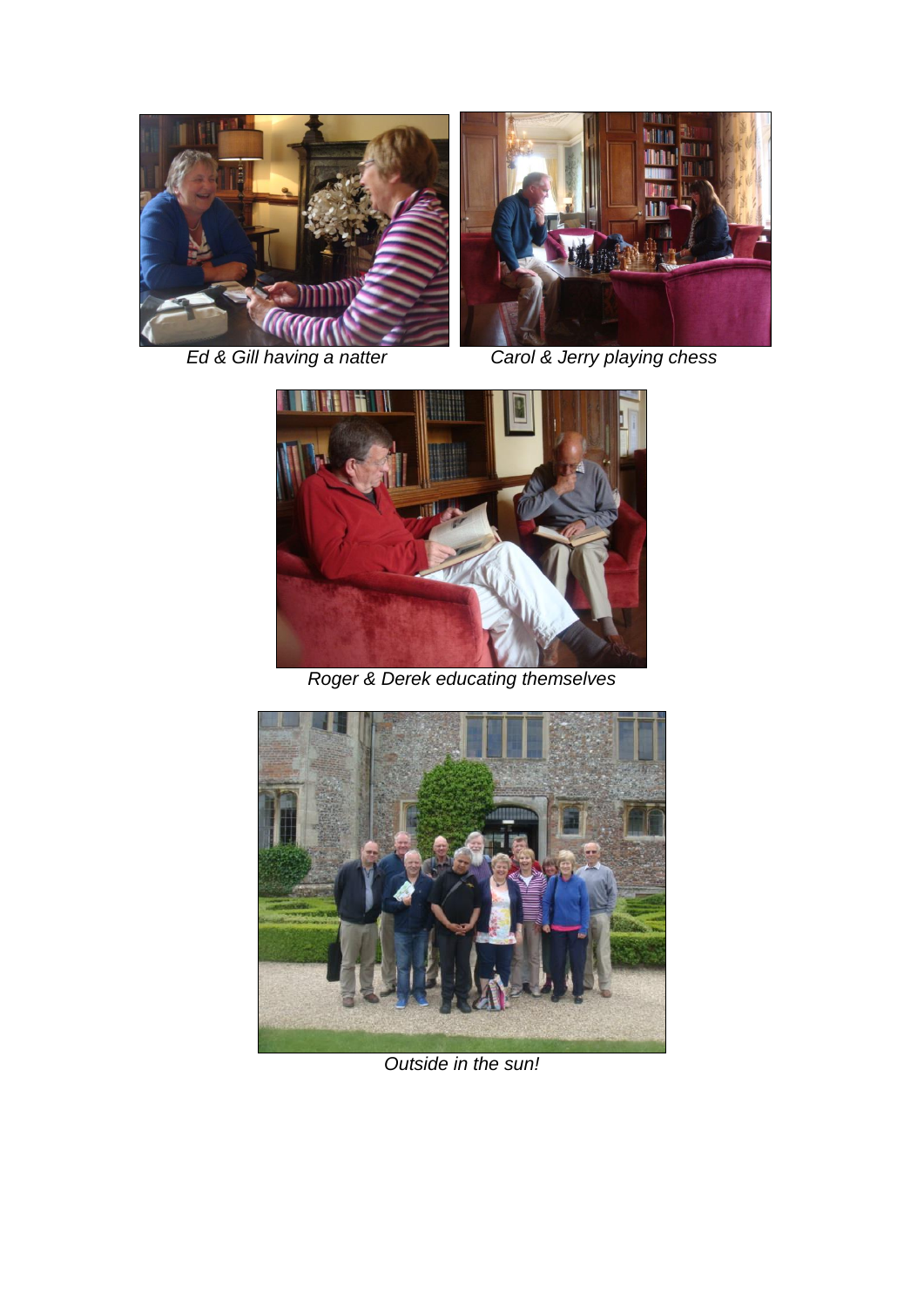

*Littlecote Roman Villa (You can see the buried buildings we dowsed for)*



*A clean version of the Orpheus mosaic*

It was discovered complete in 1727 but was left open to the elements for three years causing great damage. Nearly one half of the mosaic was damaged. It was reburied in 1730 and the site was forgotten. It was rediscovered in 1977 and fully restored 1979-80 using modern terracotta.